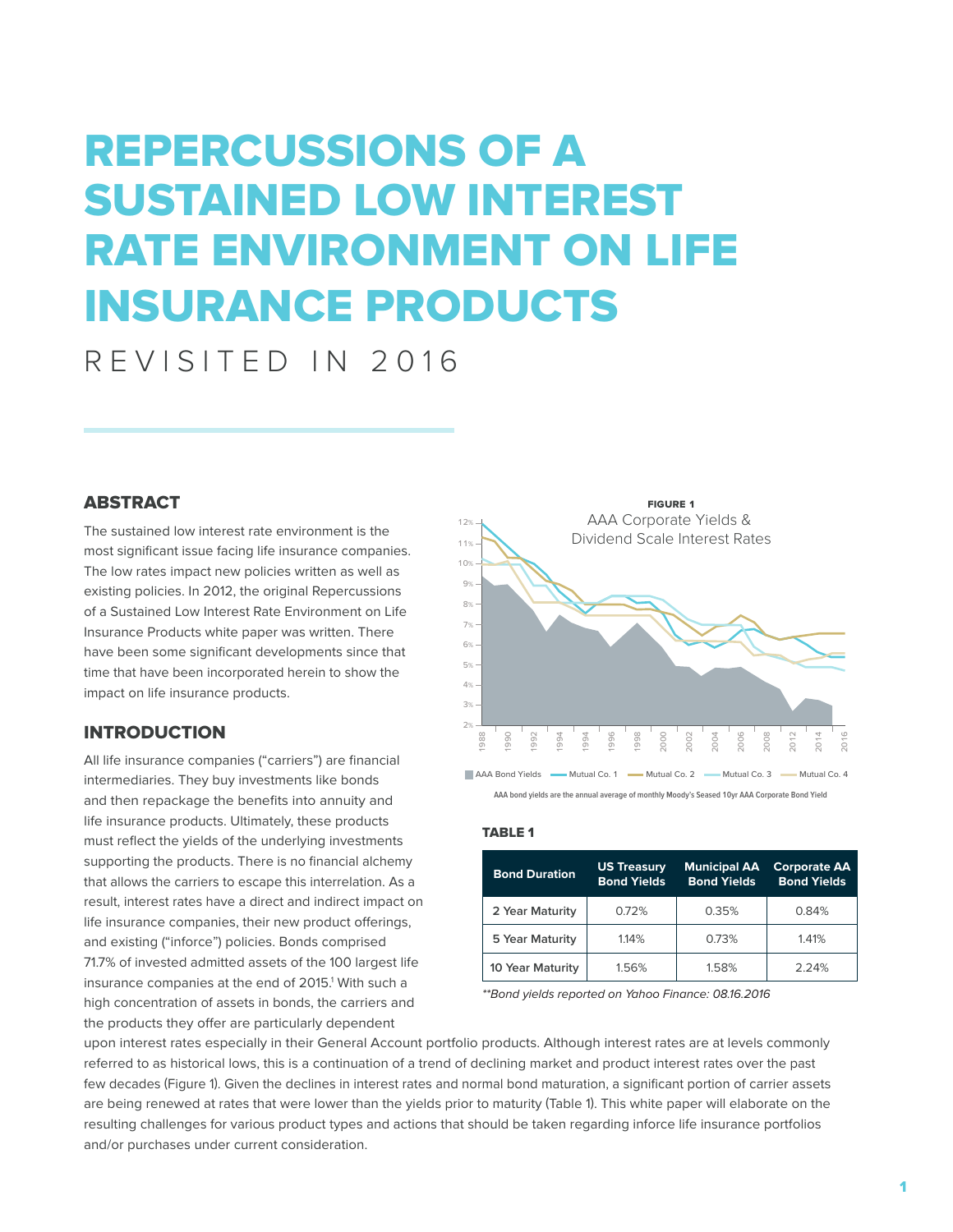# LOW INTEREST RATES TO CONTINUE

In 2012, low interest rates seemed like an anomaly that would be short lived. Unfortunately, low interest rates have persisted and seem to be the expectation for the foreseeable future. In July 2016, BlackRock's Global Chief Investment Strategist, Richard Turnill, said they expect a mere 10% of global fixed income securities will have annual returns at or above 3% between now and 2021. Numerous government bond yields have been trading with negative yields in 2016. This is disturbing for carriers with millions of policies on the books with guaranteed interest rates of 4% or higher.

Regardless of the reality of interest rates, some policyholders are tempted to cross their fingers and hope that interest rates will begin to rebound, allowing their policies to recover from years of declining yield. Unfortunately, the strategy of hoping interest rates will rise is unlikely to work out in favor of policy owners for a very, very long time because of the way carrier portfolios work. To help policy owners understand this, an explanation of carrier investment holdings and how yield trickles down to policy owners is necessary.

Carrier investment portfolios tend to lag movements in current interest rates by several years due to the various durations of the bonds comprising the investment portfolios. While the average weighted bond maturity of the 100 largest carriers is 10.6 years, almost 64% of bonds have maturities of 10 years of less…split virtually even between 1–5 year maturities and 5–10 year maturities.2 In declining interest rate environments, policy crediting rates typically do not decline as rapidly as new money rates. Conversely, in rising interest rate environments, policy crediting rates may not increase as rapidly as new money rates. Hence, changes in new money rates aren't directly reflected in carrier crediting rates for several years.

In declining interest rate environments, this can create the misperception that carriers have superior investment expertise and access that allows them to pass along higher yields to policyholders.

Another factor that may delay increases in policy crediting rates is "spread compression".

FIGURE 2 Potential for Carrier Spread Recovery to Delay Increases in Product Interest Crediting Rates 1% 2% 3%  $4%$ 5% 6% 7% Spread Non-guaranteed Policy Interest **Contractually Minimum** Policy Interest

#### **Assumed Change in Carrier Investment Portfolio Yield**

+100 Basis Points

+50 Basis Points

Assume a carrier has a targeted spread of 1.50% for a given product portfolio and the investment portfolio yield is currently 4.50%. In this case, the carrier is unable to achieve the desired spread and cannot pass along policy interest in excess of the contractually minimum rate of 4.00%. It would require a significant increase in the carrier's investment portfolio before the carrier spread has recovered to desired levels. In such a situation, carriers may choose to delay increases in policy interest crediting rates until they have recovered their investment spreads.

+200 Basis Points

The difference between the earnings on the carrier's investment portfolio and what is credited (in the form of interest) on insurance policies is normally a significant source of profit for carriers. This difference is referred to as a spread. As portfolio yields have declined, carriers have reduced amounts credited to policies in order to maintain targeted spreads (and thus targeted profitability of a given block of policies). However, due to contractually guaranteed minimum levels of interest crediting, carriers are now in a situation where they aren't able to maintain targeted spreads. If in future years interest rates rise and portfolio yields increase, carriers may choose to delay increasing policy crediting rates until product spreads have returned to originally targeted levels (Figure 2). While new policies have guaranteed interest rates in the 2-3% range, older policies commonly have interest rates of 4% or more, resulting in more pronounced spread compression on older policies.

No Change

0%

Still another issue for carriers is allocating spreads between new and inforce policies. In products available for new sales, competitive pressures may induce the carrier to maintain a short term higher interest or dividend interest rate than being earned on the investment portfolio. From the policyholder's perspective, this may result in unseen pressure on a product's crediting rate as rates stay low or decline further. To combat this potential risk, it is recommended that illustrations be examined using lower interest rate assumptions than currently being credited for products under consideration for new purchases.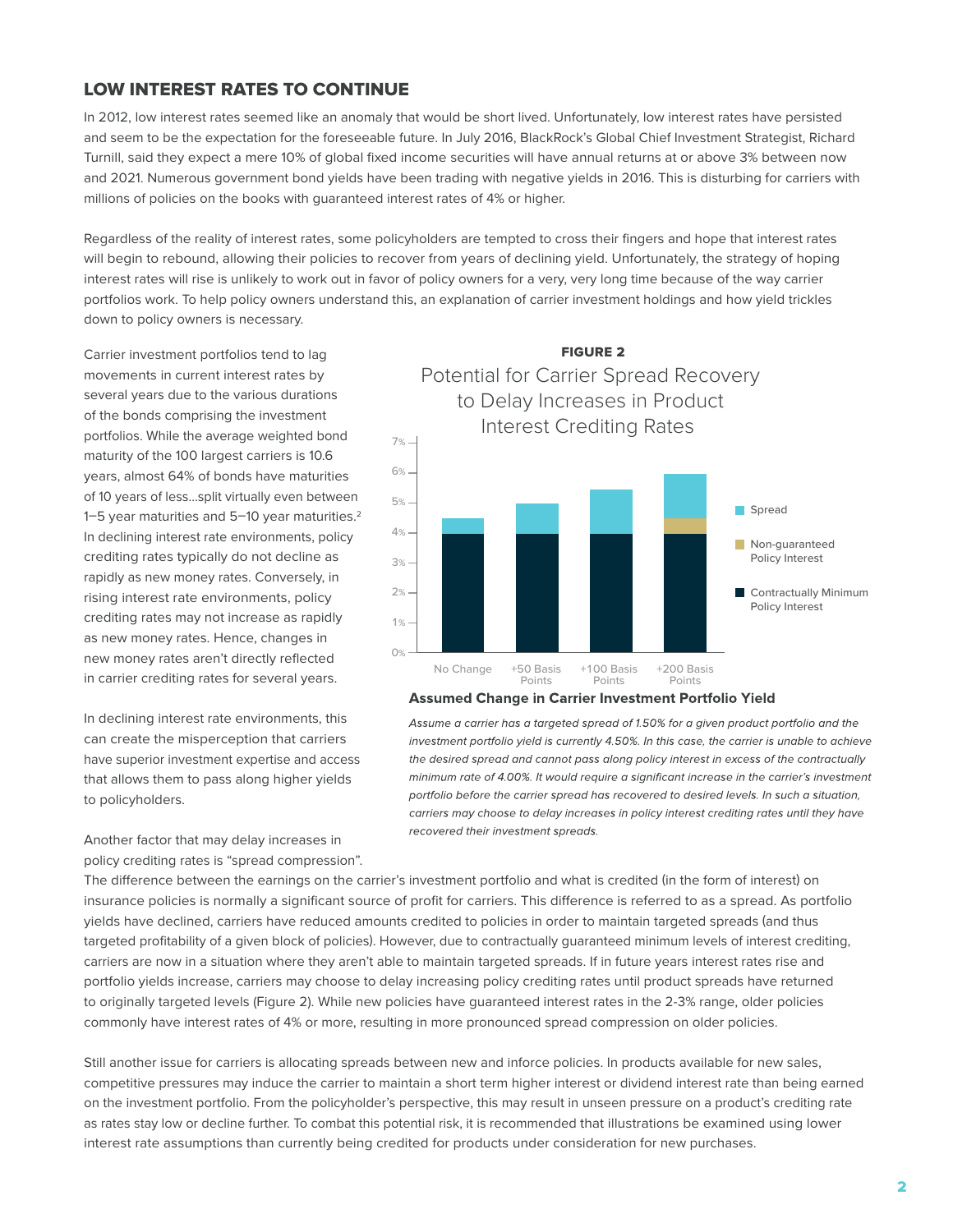# ILLUSTRATIONS ASSUME THE CURRENT ENVIRONMENT STAYS CONSTANT FOR DECADES

Illustrations are lengthy depictions of how a policy would react to a very specific set of assumptions. Some of these are disclosed (i.e. the interest crediting rate, premium timing) while others are not (expected mortality claims or policy surrenders). These illustrations are used in the life insurance acquisition and service process to determine the projected performance of a given product based upon these various assumptions. Most life insurance products with declared dividend or interest rates are illustrated at the interest rate in effect at the time the illustration is prepared. Regulatory restrictions preclude use of an earnings rate higher than currently being credited. For example, in 1990, an illustration for Mutual 4 in Figure 1 would likely have been illustrated at the then current dividend interest rate of 10%. This interest rate level would have been depicted over the length of the policy sales illustration…typically spanning several decades…with the corresponding benefits of compound interest over

FIGURE 3 Ultimate Sources of Life Insurance Product Benefits



Life insurance product benefits are derived in some combination from one of the three sources above. The distribution across the source varies by product and the time at which the benefit is measured. Only separate account products have the "Pure Market Returns" component.

that time horizon. Unfortunately, as Figure 1 shows, the actual dividend interest rate has declined over the years to the current level of 5.45%...a reduction of 455 basis points from the original earnings assumptions. Thus, earnings today are roughly 55% of the levels assumed in the original sales illustration…levels of rate declines that were simply not anticipated by carriers, agents, insureds, trustees or other advisors. When these levels of decline are compounded over several decades, the effects can be disastrous on policies.

# WHY ARE INTEREST RATES IMPORTANT TO PRODUCTS?

Life insurance policy benefits come from one of three sources: 1) guarantees, 2) pure market returns (separate account products only<sup>3</sup>), and 3) items of company discretion (Figure 3). Current policy charges and dividend/interest rate credits fall into the latter category. Every permanent life insurance product has an interest earnings assumption factored into the pricing. The interest rate assumption credited to a policy over time is one of the biggest factors influencing illustrated life insurance product performance. The higher the interest assumption, the more favorable a product generally illustrates. The benefits of the interest earnings assumption typically manifest in illustrations as:

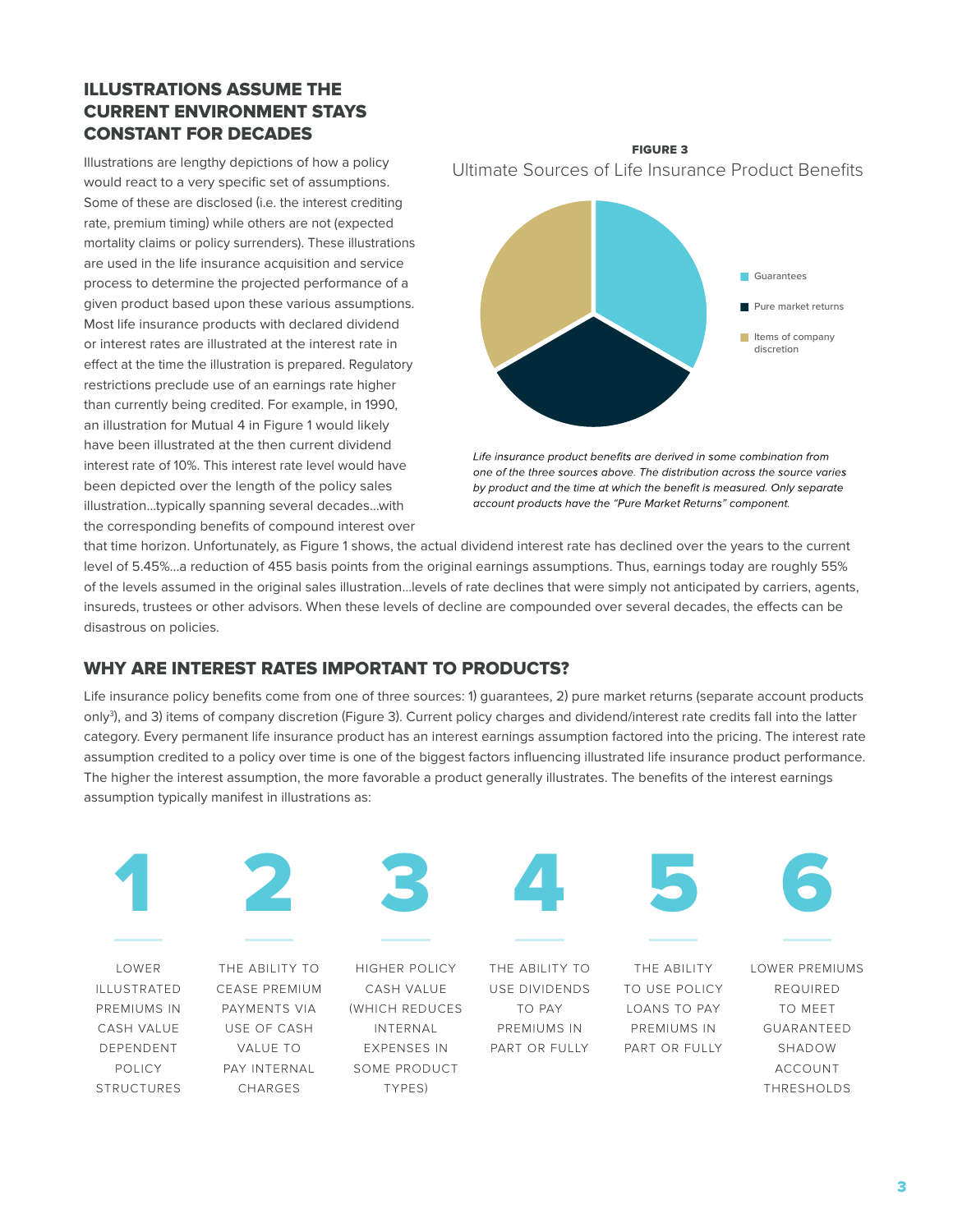# GENERAL PRODUCT STRUCTURES

Permanent life insurance products generally fall into one of three broad structures in terms of how they operate in common usage: 1) Premium dependent structures, 2) Dividend dependent structures, and 3) Cash value dependent structures. Over the last few years, products have been introduced which blur the categories by having elements that can be in two of the categories.

The impact of continued low interest rates manifests differently in each structure. Furthermore, within each structure and product subset of each structure, the risks are different and the options for recovery differ. As the detailed workings of each product are beyond the scope of this white paper, it is suggested that policy owners seek the assistance of a life insurance professional in examining their specific product(s).

#### TABLE 2

| <b>GENERAL PRODUCT</b><br><b>STRUCTURES</b> | <b>PRODUCT TYPES</b>                                                                                                                               |  |  |
|---------------------------------------------|----------------------------------------------------------------------------------------------------------------------------------------------------|--|--|
| <b>Premium dependent</b>                    | Whole Life, Guaranteed Universal Life, Hybrid Variable Universal Life death<br>benefit quarantees, Indexed Universal Life death benefit quarantees |  |  |
| <b>Dividend dependent</b>                   | Whole Life with term riders, modified premium whole life, suspended<br>premium whole life                                                          |  |  |
| <b>Cash value dependent</b>                 | Universal Life, Variable Universal Life, Hybrid Variable Universal Life,<br>Indexed Universal Life                                                 |  |  |

#### PREMIUM DEPENDENT STRUCTURES

Products of this nature require a specified amount of premiums be paid in order to provide the policy death benefit. For example, whole life generally has a specified premium due in all policy years. The required amount and number of premiums is generally known up front. However, with products life Guaranteed Universal Life, the impact of failure to pay the prescribed premium pattern is usually difficult to discern until the time of occurrence and may be disproportionate to the original premium.

#### DIVIDEND DEPENDENT STRUCTURES

Products of this structure are variants of whole life which rely on non-guaranteed policy dividends to facilitate various policy activities such as paying for term riders, offsetting contractual premium increases, or suspending future out-of-pocket premium payments via use of dividends and/or policy loans.

#### CASH VALUE DEPENDENT STRUCTURES

Premiums paid into these product structures generate policy cash value which acts as a sinking fund from which to pay monthly policy expenses that increase over time due to age. If the cash value is insufficient to cover the monthly expenses, coverage will terminate unless additional premiums are paid.

Table 3 depicts the various product subsets of each structure along with the implications of low interest rate environments on *existing ("inforce") policies and new policies.*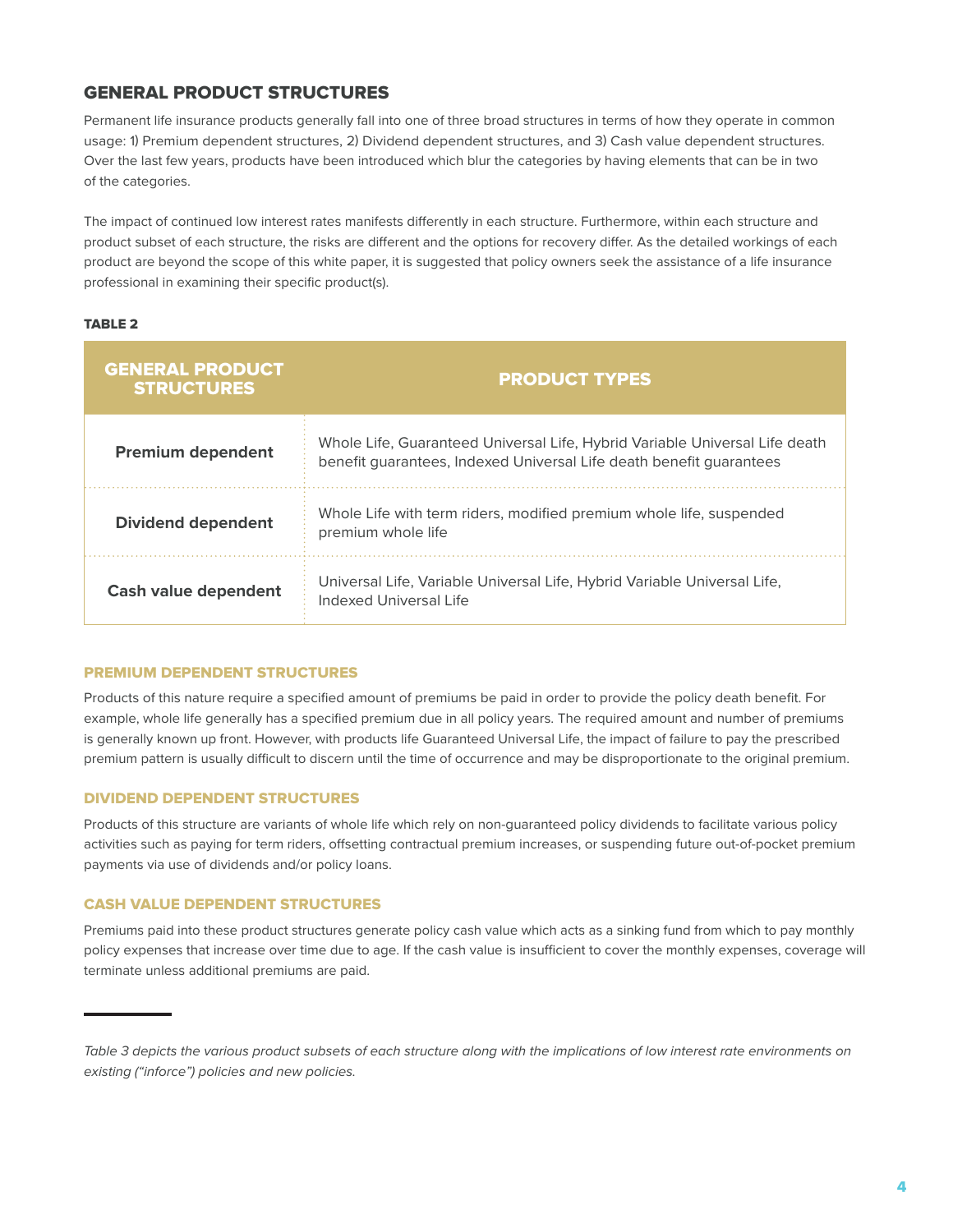# GENERAL IMPACT OF SUSTAINED LOW INTEREST RATES

### EXISTING ("INFORCE") POLICIES NEW POLICIES

| <b>PREMIUM DEPENDENT STRUCTURES</b>                               |                                                                                                                                                                                                                                                      |                                                                                                                                                           |  |  |  |
|-------------------------------------------------------------------|------------------------------------------------------------------------------------------------------------------------------------------------------------------------------------------------------------------------------------------------------|-----------------------------------------------------------------------------------------------------------------------------------------------------------|--|--|--|
| Whole Life (All base -<br>premium paid all years)                 | Lower death benefit growth; lower<br>cash value                                                                                                                                                                                                      | Same                                                                                                                                                      |  |  |  |
| <b>Guaranteed Universal Life</b>                                  | Lower cash value; No impact on<br>death benefit guarantees since<br>premium dependent                                                                                                                                                                | Higher premiums especially for large<br>up front funding (i.e. 1035 exchange);<br>Restrictions on amount of lump sums;<br>Fewer carriers offering product |  |  |  |
| <b>Variable Universal Life Death</b><br><b>Benefit Guarantees</b> | No impact on death benefit guarantees<br>since premium dependent                                                                                                                                                                                     | Premiums for guarantees have been<br>decreasing, possible restrictions on<br>allowable investment allocations                                             |  |  |  |
| <b>Indexed Universal Life Death</b><br><b>Benefit Guarantees</b>  | No impact on death benefit guarantees<br>since premium dependent                                                                                                                                                                                     | Fewer available products with<br>long-term guarantees                                                                                                     |  |  |  |
| <b>DIVIDEND DEPENDENT STRUCTURES</b>                              |                                                                                                                                                                                                                                                      |                                                                                                                                                           |  |  |  |
| <b>Whole Life with Term Riders</b>                                | Additional out-of-pocket premiums;<br>Increased annual premium requirements;<br>Higher illustrated premiums;<br>Reductions in death benefit; Increased<br>policy expenses                                                                            |                                                                                                                                                           |  |  |  |
| <b>Modified Premium Whole Life</b>                                | Additional out-of-pocket premiums;<br>Payment of higher Ultimate Premium;<br>Loans to pay premiums                                                                                                                                                   | Higher out-of-pocket costs;<br>Lower death benefit growth                                                                                                 |  |  |  |
| <b>Suspended Premium Whole Life</b>                               | Reappearing out-of-pocket premiums;<br>Reduced cash value and death benefit;<br>Increased number of required out-of-<br>pocket premiums; Loans to pay premiums                                                                                       | Inability to suspend premiums;<br>Increase in number of required<br>out-of-pocket premiums                                                                |  |  |  |
| <b>CASH VALUE DEPENDENT STRUCTURES</b>                            |                                                                                                                                                                                                                                                      |                                                                                                                                                           |  |  |  |
| <b>Universal Life</b>                                             | Lower cash value; Reduced policy<br>duration absent additional premiums;<br>Increased policy expenses                                                                                                                                                | Higher illustrated premiums                                                                                                                               |  |  |  |
| <b>Variable Universal Life</b>                                    | To extent investment performance<br>lower than expected, lower cash<br>values; Earlier policy lapse absent<br>additional premiums; Restrictions<br>on allocations to fixed accounts                                                                  | Lower guaranteed interest rates<br>in fixed account options; Limitations<br>on allocations to fixed accounts                                              |  |  |  |
| <b>Indexed Universal Life</b>                                     | Lower cap and/or participation rates;<br>Lower cap and/or participation<br>Reduced cash value; Reduced policy<br>rates resulting in higher illustrated<br>duration absent additional premiums;<br>premium requirements.<br>Increased policy expenses |                                                                                                                                                           |  |  |  |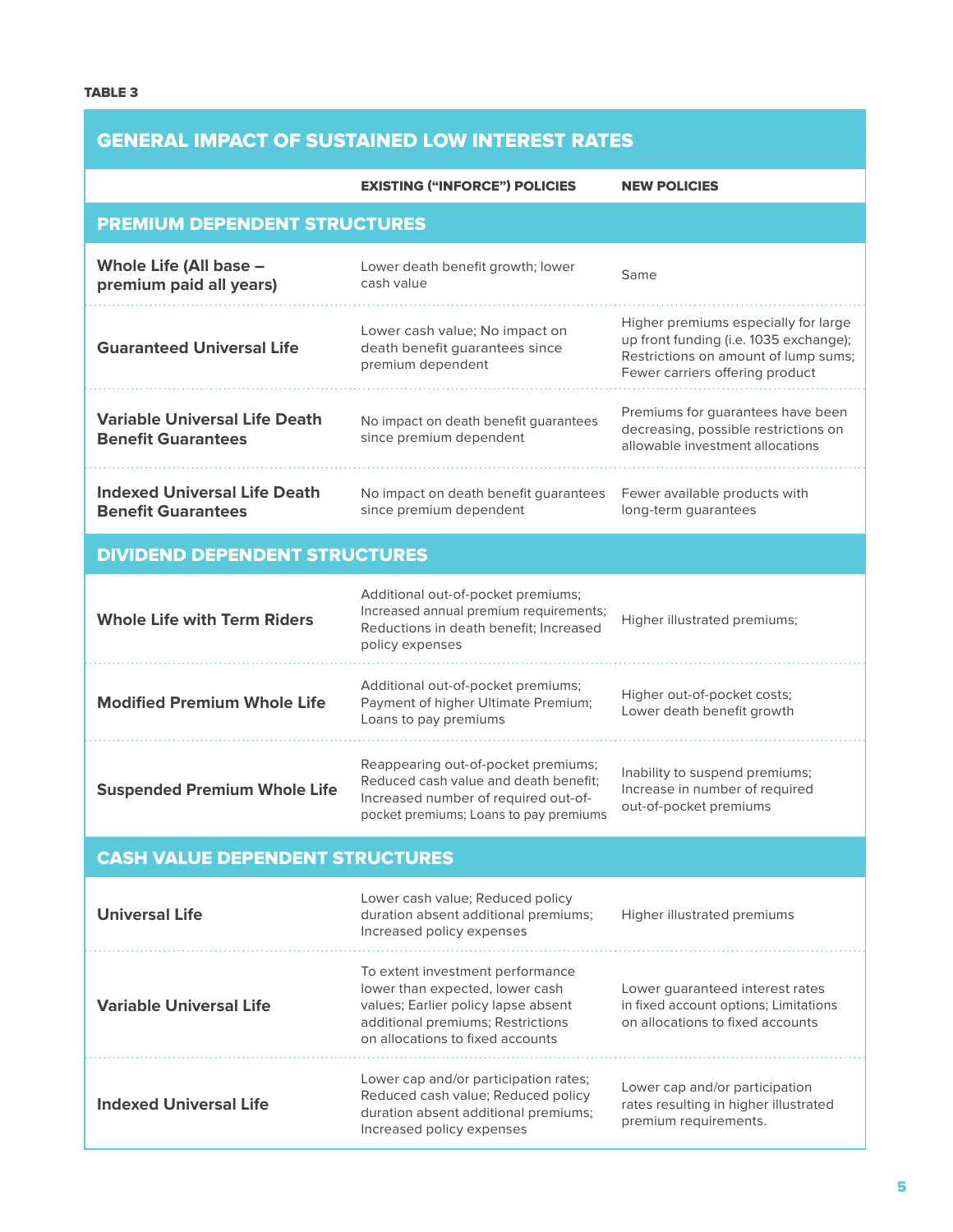As evidenced in the table above, every product type is impacted in some way by the decline in interest rates and expectations of sustained low interest rates. It is important to note that the impact a specific policy will be unique to that policy. For example, cash value dependent products with durations of 25–30 years may be less impacted by interest rate declines than a cash value dependent structure with a duration of 50–60 years. A whole life policy with premiums paid for 25 years may be less impacted than a whole life policy where premiums were paid via dividends after 15 years. Policy owner actions and in-actions greatly influence the performance of a given policy. In addition, the options available to right a floundering policy vary greatly by product type. So, the solution for one policy may not be available to a second policy of a different type or even from a different carrier. General prudence dictates that policy owners should carefully examine the current viability of each policy individually and determine a course of action specific to that policy.

## PRODUCT DESIGNS PARTICULARLY AT RISK

There are some structures that seem to be more adversely impacted than others by the interest rate declines. These are 1) whole life policies with term riders (a.k.a. "blends") and, 2) single premium product designs (that were not guaranteed). Due to the particular sensitivity of these designs, each will be examined in greater detail.

#### WHOLE LIFE WITH TERM RIDERS

This product, a response to consumer demand for lower premiums, couples a traditional whole life policy with a term rider to achieve a lower illustrated premium. The face amount of the traditional whole life portion operates the same as a standalone policy. The term portion is actually a combination of one year term insurance and paid up additions (which are small incremental units of insurance purchased with a single premium each year). It is important to note that the premium for the term portion is not guaranteed like the base whole life premium. The required premium for the rider can increase due to dividend reductions. In illustrations, over time the paid up additions from dividends will gradually replace more and more of the term insurance until the rider is completely paid up additions (Figure 4). Reductions in dividends means fewer additions are purchased each year…resulting in more one year term being necessary to provide the total rider death benefit. The cost of the term insurance increases each year due to age. Thus, more term insurance is being bought over time as the term costs themselves are rising.



FIGURE 4

# EXAMPLE 1

Effect of dividend reduction on premium for whole life with a 40% term rider/60% whole life death benefit combination Dividend Interest Dividend interest 7.90%<br>Rate at Issue Annual Lifetime Annual Lifetime<br>Premium \$51,493 Dividend Interest 7.00% Rate in 3rd Policy Year (-11%) Re-projected Annual \$62,398 Lifetime Premium (+21%) The table shows the impact of a 0.90% drop in dividend rates on the required premium for a whole life policy with a term blend. Note the disproportionate increase in premium in relation to the dividend drop. This is due to the increased expenses associated the term rider resulting from the dividend reduction. Many policies are structured with significantly higher proportion of term in which case the effects would

Note: The contractual language on some whole life policies locks in the higher premium as the new required policy premium. Thus, even if dividends increase, the required premium stays at the higher amount.

M56/F46 \$10 Million Total Death Benefit

be more pronounced.

If additional premium is required, it will usually manifest in one of the ways depicted at the far right of Figure 4…either an annually increasing premium covering the shortfall in the amount of term premium covered by that year's dividend or as an increase to a level premium amount based upon the current dividend rate. For some policies falling into the latter category, the contractual language may make the new increased premium permanent. Even if dividends were to rise, the required policy premium would not reduce. This can wreak havoc on gift and generation skipping tax planning for policies owned by Irrevocable Life Insurance Trusts. Example 1 shows the impact of a dividend decline on a whole life product with a composition of 60% whole life/40% term rider. It is not uncommon to see product compositions of 25% whole life/75% term rider…which are even more sensitive to the dividend rates.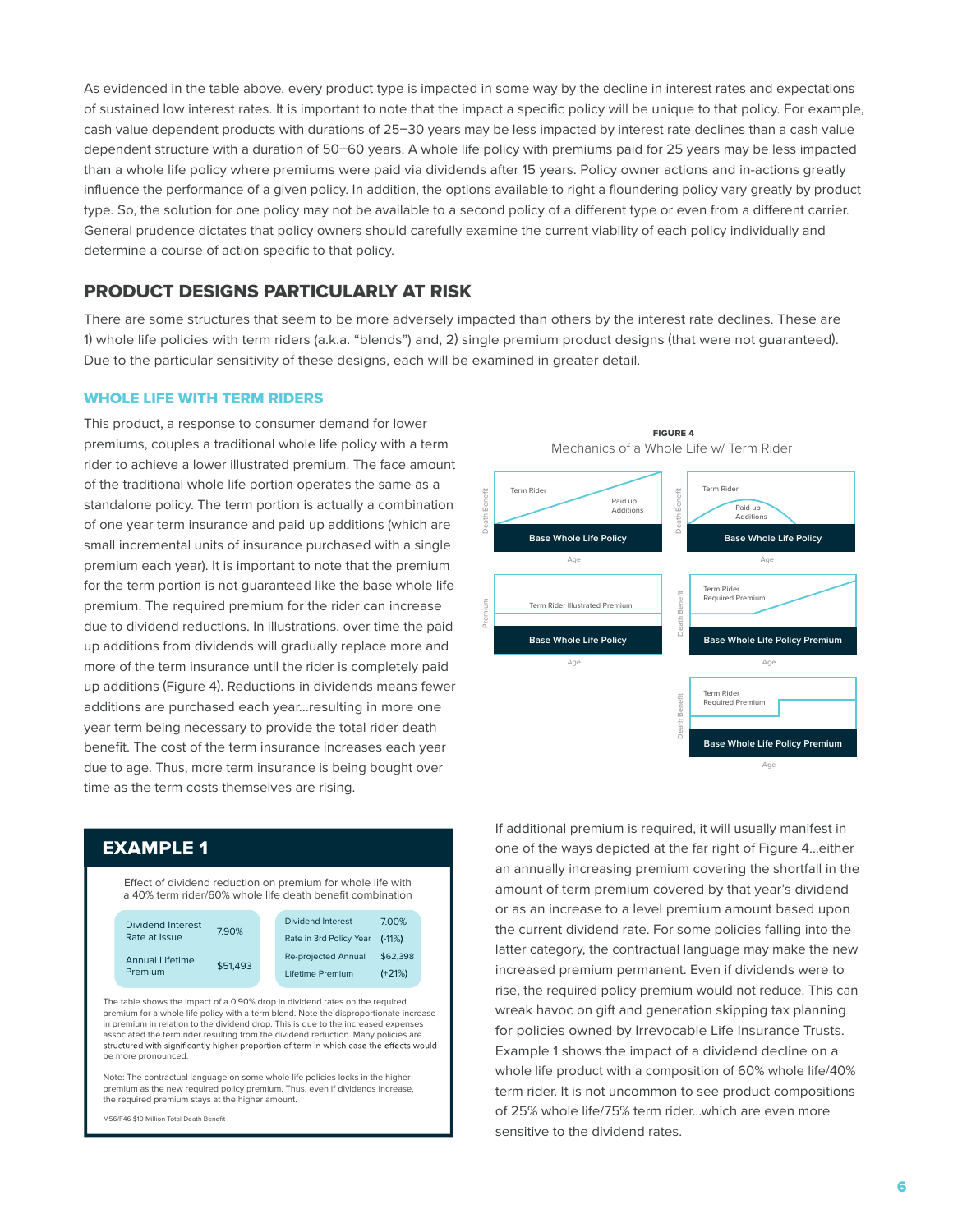#### SINGLE PREMIUM DESIGNS

Some products were purchased where a single lump sum premium in the first policy year was illustrated to sustain the policy until maturity. For products that relied on dividends or policy cash value to support such designs, the decline in interest rates has been particularly troublesome. Many of these products are projected to lapse well ahead of original projections. Lengthier coverage durations exacerbate the situation due to the inherent compounding of interest over a longer time horizon. Example 2 illustrates such a scenario. The single premium was originally illustrated to be \$850,000. The costs to extend the coverage from age 89 to age 95 requires an annual premium of \$129,079 every year starting in the current year (age 85). If the insured pays another 7 premiums, he will have more than doubled his total premiums into the policy. The net cost can be even higher when taking into account gift tax that may be due on premiums if the policy is owned by an Irrevocable Life Insurance Trust.

## ADDITIONAL SOURCES OF POLICY STRESS

It is important to recognize that certain policy designs or use of policy features creates additional pressure upon a policy in declining/low interest rate environments. Such sources of policy stress can exacerbate the normal effects of lower policy earnings and result in an additional number of premiums, higher premiums, taxable income, policy termination, and/or higher gift taxes. The uniqueness of the impact of the policy stressors shown in Table 4 requires examination by competent, qualified life insurance professionals.

In addition to the policy considerations, policy owners should also examine the viability of planning strategies that may have been coupled with the policy purchase including split dollar plans, GRAT strategies, sales to defective trusts, and premium financing.

## DETRIMENTAL CHANGES BY CARRIERS

Since this original white paper was written, there have been several disturbing developments. Each change was in some way detrimental to policyholders.

# EXAMPLE 2

#### SINGLE PREMIUM UNIVERSAL LIFE

#### **ORIGINAL SITUATION/PLAN**

\$3 Million death benefit – issued 20 years ago; Single premium paid to sustain coverage to age 100 at then current interest rate

#### **CURRENT SITUATION/PLAN**

Client age 85 in good health but coverage projected to lapse at age 89

**OPTION 1:** Pay annual premium of \$129,079 to keep coverage to age 95

**OPTION 2:** Pay annual premium of \$173,338 to keep coverage to age 100

Single premium payment designs that aren't guaranteed represent some of the most adversely impacted product designs. The costs to extend coverage may be untenable, but early intervention can significantly reduce the required additional premiums. In addition to the premium costs, there may be gift and/or generation skipping costs for trust owned policies.

#### TABLE 4

| <b>POLICY STRESSORS</b>                                                                                                   |  |  |
|---------------------------------------------------------------------------------------------------------------------------|--|--|
| Reduced earnings due to policy loans (i.e. loans for<br>premiums payments)                                                |  |  |
| Net Amount At Risk increases/term rider increases                                                                         |  |  |
| Increasing death benefit option/return of premium option                                                                  |  |  |
| High late duration mortality charges                                                                                      |  |  |
| Premium spikes on modified whole life or whole life with<br>term blends                                                   |  |  |
| Contractually permanent premium increases for term blends                                                                 |  |  |
| Whole life "autopilot" for continued loans to pay premiums<br>coupled with no administrative notice of impending problems |  |  |
| Rising interest rates on variable rate policy loans                                                                       |  |  |
| Carrier initiated increases in policy expenses                                                                            |  |  |

### CHANGE 1 – INCREASES IN NON-GUARANTEED POLICY EXPENSES

Back in 2012, the risk of increases in policy expenses on existing policies was pointed out in Table 3. Discussion of such actions largely remained inside industry circles. Now the topic has gone mainstream with recent articles in the New York Times and The Wall Street Journal exploring the impact of a handful of carriers increasing the policy expenses deducted each month from policy cash values on some inforce policies. The most widespread changes were made by Transamerica and Voya. While it is impossible to know the exact impact of the changes to each policy, we have seen situations where premiums more than doubled on policies as a result of the increased charges. It should be noted that it is possible for carriers to raise expenses on whole life without the awareness of consumers due to the secretive nature of dividend formulas which contain undisclosed interest, expense and mortality elements.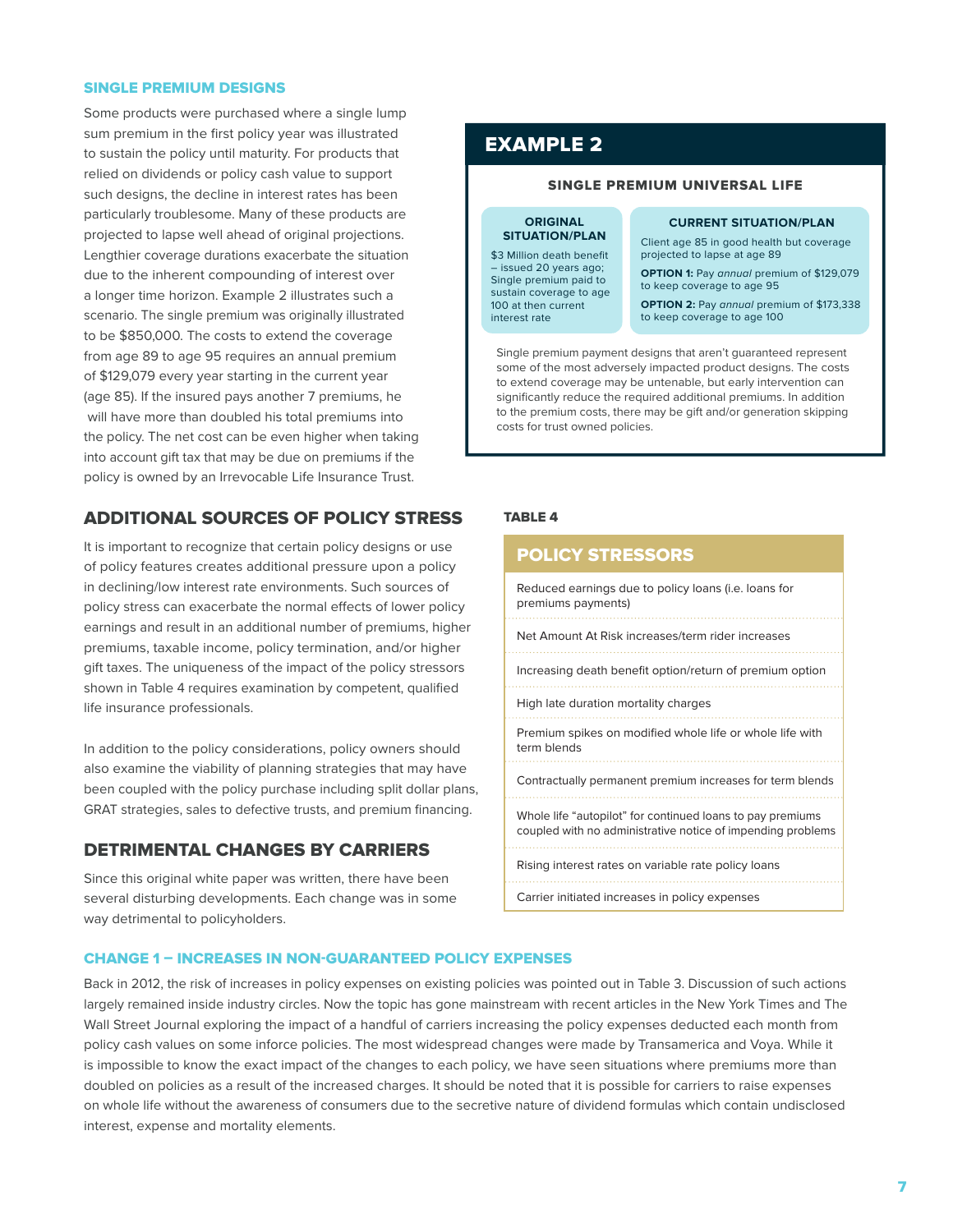#### CHANGE 2 – ELIMINATING INFORCE ILLUSTRATIONS

Several carriers have stopped providing inforce illustrations on some products due to failure of the products in meeting certain requirements around the assumptions used in the illustrations that must be signed off on by a special actuary. In some cases, the carriers stopped showing non-guaranteed projections of cash value and coverage duration. In other cases, carriers simply would not provide any means by which the policy owner could determine the long term viability of an inforce policy.

#### CHANGE 3 – BAD PRODUCTS FOR TERM CONVERSIONS

Many term insurance policies allow conversion to a permanent policy without evidence of insurability. Some carriers announced limitations on which permanent products were available for use during the conversion. In many cases, the prices of the permanent products available during conversion were intentionally significantly more expensive than other products the carrier made available for new policies.

#### CHANGE 4 – RISK SHIFTING

Carriers are now being very selective in the types of products they offer. Prices for products with guaranteed coverage components have been generally increasing while carriers find ways to enhance the appeal of products with fewer guarantees and more sharing of the performance risk with the policy owner. Table 5 shows the change in Guaranteed Universal Life premiums for newly issued coverage over a 10 year period (2007–2016). The massive price increases on single premium designs is a clear push to discourage use of these products, especially in single premium designs.

## ON THE HORIZON

Carriers have been trying to find creative ways to deal with the low interest rate environment for many years. They've laid off staff, limited product portfolios, reduced agent compensation, spun off blocks of business, adjusted capital levels through creative reserving strategies among other actions.

#### TABLE 5

| <b>INCREASE IN AVERAGE GUL PRICING FROM 2007-2016</b> |                       |                 |                       |                 |  |  |  |
|-------------------------------------------------------|-----------------------|-----------------|-----------------------|-----------------|--|--|--|
|                                                       | Pay Premium All Years |                 | <b>Single Premium</b> |                 |  |  |  |
| Gender/Age                                            | Preferred             | <b>Standard</b> | <b>Preferred</b>      | <b>Standard</b> |  |  |  |
| M55                                                   | 14.03%                | 2.25%           | 45.26%                | 42.24%          |  |  |  |
| M65                                                   | 14.86%                | 7.09%           | 41.69%                | 40.61%          |  |  |  |
| M75                                                   | 19.16%                | 8.98%           | 43.40%                | 33.44%          |  |  |  |
|                                                       |                       |                 |                       |                 |  |  |  |
| F55                                                   | 16.66%                | 11.05%          | 47.32%                | 45.37%          |  |  |  |
| F65                                                   | 20.64%                | 14.36%          | 47.86%                | 43.82%          |  |  |  |
| F75                                                   | 24.43%                | 17.78%          | 54.28%                | 49.36%          |  |  |  |
|                                                       |                       |                 |                       |                 |  |  |  |
| M55/F55                                               | 6.37%                 | 3.02%           | 43.90%                | 36.23%          |  |  |  |
| M65/F65                                               | 8.76%                 | 6.47%           | 49.53%                | 39.61%          |  |  |  |
| M75/F75                                               | 17.30%                | 13.13%          | 63.82%                | 48.81%          |  |  |  |

*M = Male, F = Female, M/F = Joint Survivor Life; Preferred = Preferred Non-Tobacco Risk Class; Standard = Standard Non-Tobacco Risk Class*

A handful have taken the more dramatic step of increasing policy expenses. So, what's next for carriers? Only time will tell what actions carriers take going forward. However, carriers are definitely exploring changes including dividend reductions, inforce expense increases, divestitures of blocks of business, and limits on new sales. It is likely some carriers will develop exchange programs designed to encourage a policyholder to change to a new policy that is more economically palatable for the carrier in light of the interest rate environment. For the foreseeable future, diligence will be needed by policy owners to stay abreast of any changes that may impact their policies.

## DON'T START MAKING THE SAME MISTAKES AGAIN

It is extremely important to recognize that there are no "can't miss" product answers. Every product, whether inforce or new, has tradeoffs which must be understood to determine the most appropriate solution. The contractual provisions of policies ultimately govern the ability to adapt to environmental influences. Where possible, explore and quantify downside risks. Take into account carrier financial considerations that could compromise its ability to provide the projected non-guaranteed elements in a product.

Furthermore, be careful of promoted solutions using questionable or unsustainable assumptions. If you would not make the same earnings assumption in a comparable investment portfolio outside of a life insurance policy, why expect the carrier to deliver the results you do not feel are reasonable? Carriers can and do support artificially higher earnings rates on new products available for sale. Some products may illustrate better in today's interest rate environment than others. The more aggressive the assumptions